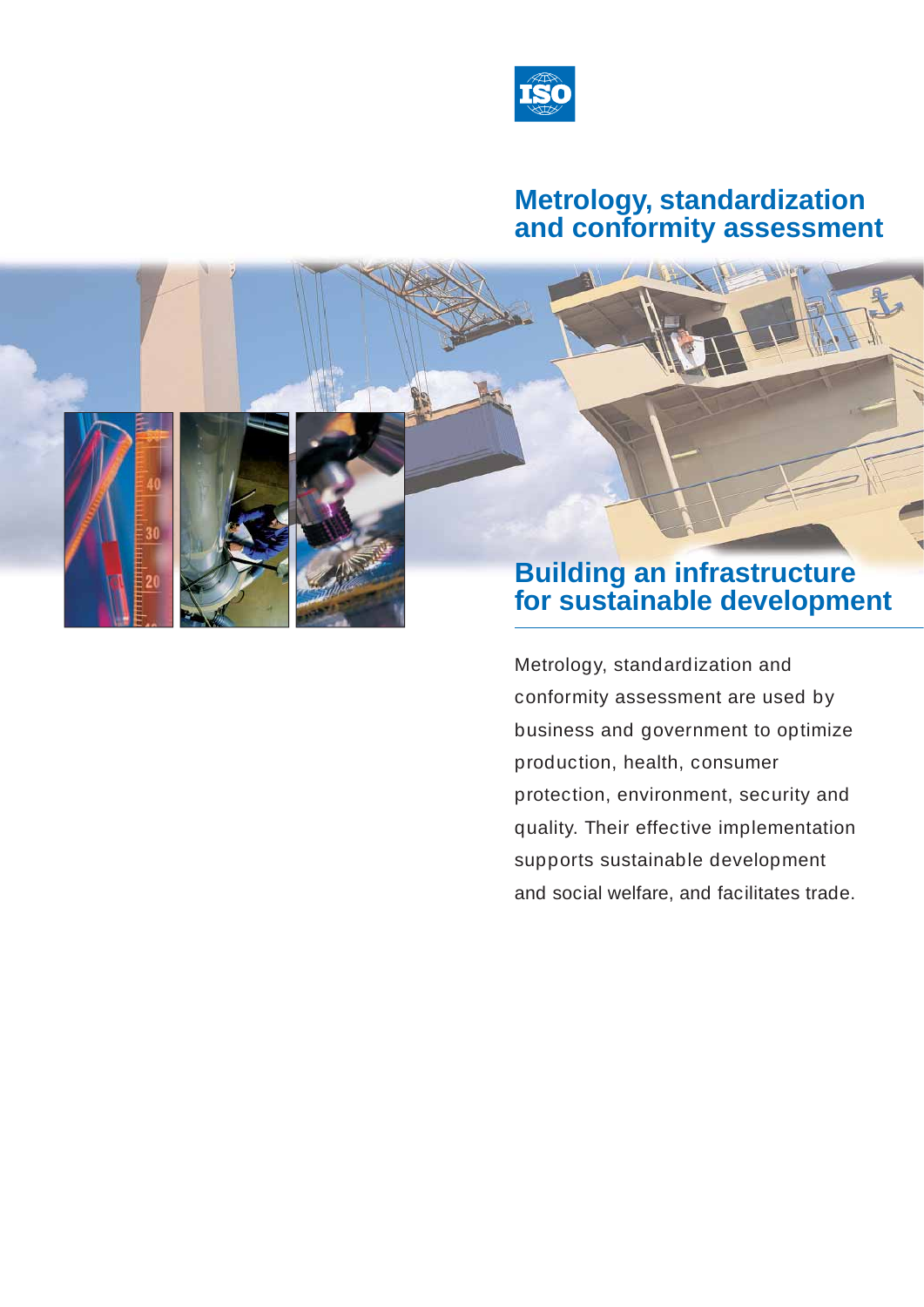## *Three pillars of sustainable development : metrology, standardization and conformity assessment*

Every country needs a sound infrastructure to achieve its societal goals. At the most basic level, this means providing a plentiful supply of clean water and shelter. It means adequate internal transportation links, provision of healthcare and an accessible education system. Beyond the basics, all societies wish to garner the benefits of the wider world of international trade. At the same time, they wish to be part of initiatives such as the United Nations Millennium Development Goals.

As a result, there is an increasing awareness of the need to discuss, compare and improve infrastructures in the context of global economic efficiency, and market access for goods and services for both developed and developing countries. This is where metrology, standardization and conformity assessment come in. They are the pillars of knowledge for developing a technical infrastructure, and thereby enabling sustainable development and full participation in international trade. And they are firmly linked together.



### **The metrology pillar**

Metrology includes work by national measurement institutes and international treaties such as the Metre Convention – which gives authority to the International Committee for Weights and Measures (CIPM) and the International Bureau of Weights and Measures (BIPM) to act on measurement standards of ever-increasing accuracy, range and diversity. There

is a need to demonstrate equivalence between national measurement standards.

The CIPM Mutual Recognition Arrangement provides governments and other parties with a secure technical foundation for wider agreements related to international trade, commerce and regulatory affairs. It helps to eliminate technical barriers to trade and instill greater confidence in the measurement capabilities of individual countries. The result is billions of dollars of increased trade.

Legal metrology is coordinated by the International Organization of Legal Metrology (OIML). Legal metrology specifications are produced within the OIML and are adopted in all countries. The OIML also provides other valuable services such as a model law on metrology that can be used in setting up national technical infrastructure.



## **The standardization pillar**

International standards and their use in technical regulations on products, production methods and services play a vital role in sustainable development and trade facilitation – through the promotion of safety, quality and compatibility. The benefits derived are significant. Standardization contributes not only to international trade but also to the basic infrastructure that underpins society,

including health and environment, while promoting sustainability and good regulatory practice.

The leading organizations that produce International Standards are ISO, IEC and ITU. The scope of ISO covers standardization in all fields except electrical and electronic engineering, which are the responsibility of the IEC, and telecommunications covered by the ITU. The three organizations have a strong collaboration on standardization in the field of information technology.

International standards, or national or regional adoptions of international standards, help domestic markets to operate effectively, increase competitiveness and provide an excellent source of technology transfer to developing countries. They play an integral role in the protection of consumers and the environment.

Developing countries face many trade-related standardization challenges. They require access to standardization infrastructure to engage in the global trading system. With the increasing globalization of markets, international standards (as opposed to regional or national standards) have become critical to the trading process, ensuring a level playing field for exports, and ensuring imports meet internationally recognized levels of performance and safety.

Standards can be broadly sub-divided into three categories: product, process and management systems. Product refers to the quality and safety of goods or services. Process refers to the conditions under which products and services are to be produced, packaged or refined. Management system standards help organizations to manage their operations. They are often used to create a framework within which an organization consistently achieves the requirements set out in product and process standards.

The World Trade Organization Agreement on Technical Barriers to Trade (WTO/TBT) recognizes the contribution that international standardization can make to the transfer of technology from developed to developing countries, and the role of international standards and conformity assessment systems in improving the efficiency of production and in facilitating international trade.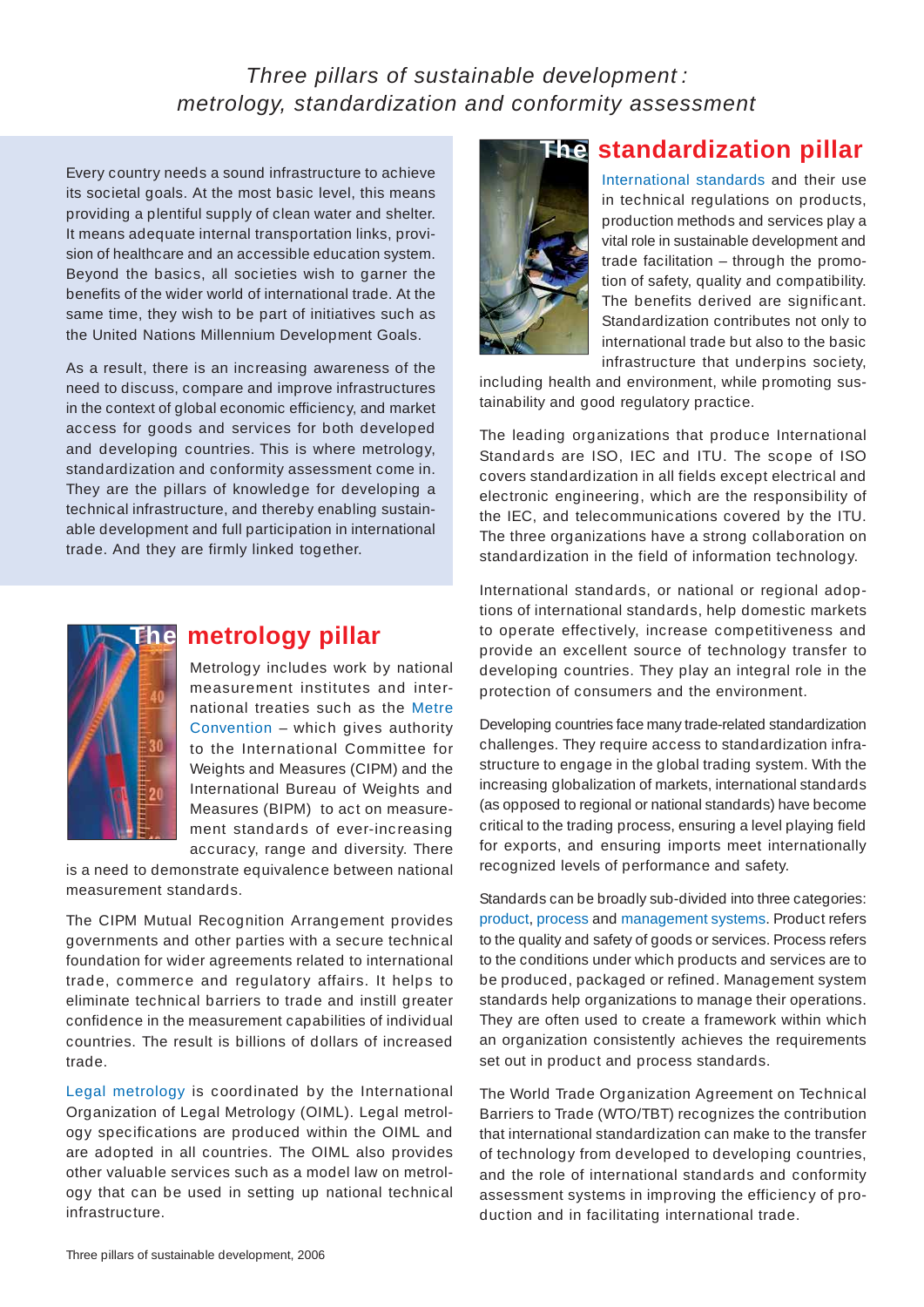

### **The conformity assessment** | Building capacity **pillar**

Conformity assessment plays a critical role in building confidence for sustainable development and trade.

 International Standard ISO/IEC 17000 defines conformity assessment as a " demonstration that specified requirements relating to a product, process, system, person or body are fulfilled."

Conformity assessment procedures, such as testing, inspection and certification, offer assurance that products fulfil the requirements specified in regulations and standards.

Conformity assessment is specific to the object being assessed – it can be a product, a process or a management system – and to the body undertaking the assessment. For example, it may be the first party , such as the manufacturer of a product, which is making a supplier's declaration of conformity using its own internal testing system *or* a third-party certification or inspection, undertaken by an independent service provider. The service provider could be a government agency or a private company.

Each organization must decide which type of conformity assessment is necessary for which purpose. One of the crucial decisions is whether to make conformity assessment mandatory through *government regulations*  in specific sectors, or whether to rely on the market to determine in a voluntary manner the conformity assessment requirements within normal transactions between buyers and sellers.

This decision should be based on an assessment of the risks involved with a particular product or process, and on an understanding of the impact the associated costs and benefits will have on achieving sustainable development.

Successive reviews of the WTO/TBT Agreement have noted the usefulness of ISO/IEC conformity assessment standards and guides in harmonizing conformity assessment practice and as benchmarks for the technical competence of assessment bodies, thus enhancing credibility and confidence in their results. ISO/IEC's conformity assessment work therefore helps to overcome technical trade barriers.

Accreditation is the " third-party attestation related to a conformity assessment body conveying formal demonstration of its competence to carry out specific conformity assessment tasks" (ISO/IEC 17000). Establishing accreditation systems based on international standards and guides and linked with membership of the ILAC and/or IAF mutual recognition arrangements can help provide assurance to trading partners that suppliers of tests and certificates are competent. At the same time it helps in overcoming technical trade barriers and in complying with the requirements of the WTO/TBT Agreement.

The three pillars described above are interdependent. Metrology and physical standards provide the basis for accurate measurements, the accepted performance of which can then be written in international standards, which can in turn be used as the basis for conformity assessment.

But it is recognized that for many countries the cost of providing all these activities at their most advanced level is prohibitive. Even in the case of developed countries there are variations in the sophistication of each part of the technical infrastructure. In many cases some parts of the infrastructure may be jointly owned or shared by one or more countries. Sometimes, the services of another country are relied upon altogether.

It is important for sustainable development and trade to ensure that societies and industries in developing countries have access to a technical infrastructure that reflects specific needs.



Any capacity-building efforts should be based on :

- a thorough needs assessment for all parts of the economy ;
- the understanding that there is no ready-made model for technical infrastructure. Developing countries themselves must make policy decisions and provide an ongoing political commitment to those decisions ;
- careful consideration of the assessed needs, based on the type and appropriate sequencing of assistance, to ensure the technical infrastructure is built in a sustainable and planned manner ;
- a clear articulation of the resources and finance that will be required to sustain the necessary technical infrastructure ; and
- the fact that the development of a national technical infrastructure should not preclude consideration of bilateral or regional service delivery options that may achieve better economies of scale.

The three pillars are vital for everyone. Provision of assistance aimed at strengthening the technical infrastructures of developing countries is necessary for sustainable development, and to enable developing countries to effectively participate in global trading.